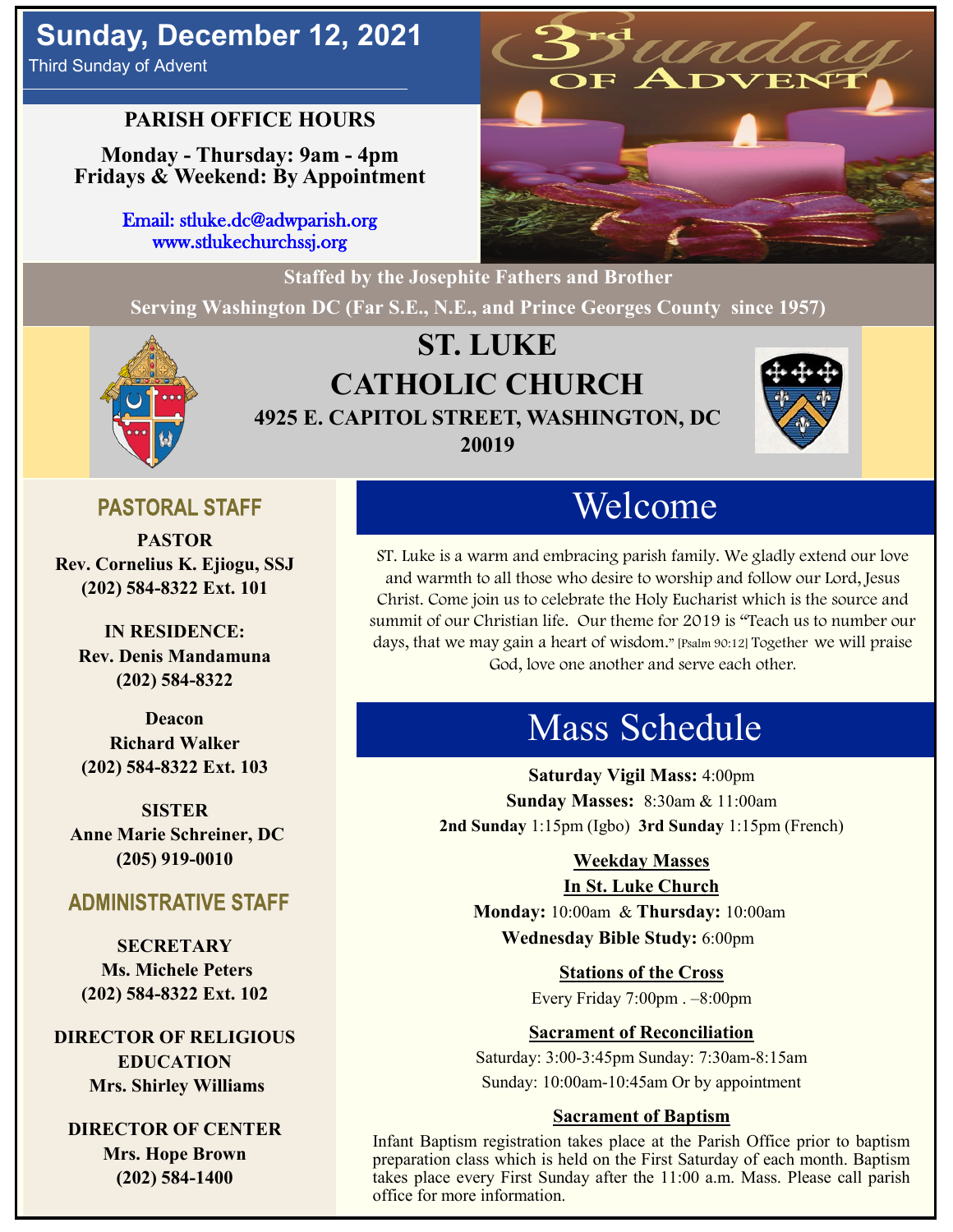**Third Sunday of Advent Sunday, December 12, 2021**

# PASTOR'S CORNER

#### JOY OF JOHN THE BAPTIST – BEST MAN, NOT GROOM

 Most of us would not appreciate the competition. The Pharisees and Sadducees certainly didn't. They felt threatened by Jesus' popularity. But John actually encouraged his disciples to leave him for Jesus, the Lamb of God. When people came, ready to honor John as the messiah, he set them straight. He insisted that he was not the star of the show, only the best supporting actor. John may have been centerstage for a while, but now that the star had shown up, he knew it was time for him to slip quietly off to the dressing room.

 Or to use John's own example, he was like the best man at a wedding. It certainly is an honor to be chosen as "best man." But the best man does not get the bride. According to Jewish custom, the best man's role was to bring the bride to the bridegroom, and then make a tactful exit. And John found joy in this. "My joy is now full. He must increase and I must decrease."

#### HUMILITY, JOY & FREEDOM

 Humility brings freedom from this frantic bondage. Trying at every turn to affirm, exalt, and protect oneself is an exhausting enterprise. Receiving one's dignity and self-worth as a gift from God relieves us from this stressful burden. Freed from the blinding compulsion to dominate, we can recognize the presence of God and feel a sense of satisfaction when others recognize that God is God and honor him as such.

We can even be free to recognize godliness in someone else and rejoice when others notice and honor this person. But what about John's stark call to repentance? How this be Good News? Because repentance is all about humility and humility is all about freedom. And freedom leads to inner peace and joy, joy in the presence of the Bridegroom.

#### [https://www.crossroadsinitiative.com/topics/](https://linkprotect.cudasvc.com/url?a=https%3a%2f%2fwww.crossroadsinitiative.com%2ftopics%2fgaudetesundayadventanjohnthebaptist%2f&c=E,1,iUSNxPaCwdW4ReqY9_EpbcunvIR8w2MCFHuXydc-dmVPBOPsF_UA1enf-WtoQxu3S2A7oj67D6Fk0fxg2D17t_oE_BayUYVDMEBu4zuqM8sE-aDMD6AX6A,,&t) [gaudetesundayadventanjohnthebaptist/](https://linkprotect.cudasvc.com/url?a=https%3a%2f%2fwww.crossroadsinitiative.com%2ftopics%2fgaudetesundayadventanjohnthebaptist%2f&c=E,1,iUSNxPaCwdW4ReqY9_EpbcunvIR8w2MCFHuXydc-dmVPBOPsF_UA1enf-WtoQxu3S2A7oj67D6Fk0fxg2D17t_oE_BayUYVDMEBu4zuqM8sE-aDMD6AX6A,,&t)

#### Reflection for third Sunday of advent

 We've all heard the adage, "Laughter is the best medicine." In many ways, it really is. When was the last time you really laughed? The gift of imagination allows us to see possible things that are yet to be. Imagine a world filled with laughter. We take life too seriously sometimes. Fear, uncertainty, pressure, negativity, disappointment, and myriad other human experiences can rob us of the joy needed for laughter. God never promised us an easy road, and we do have to take the course of our lives seriously. However, there is a balance to be sought and a possible joy that can be brought even to the darkest and most challenging of encounters.

 St. Therese of Lisieux reminds us that, "Joy is not found in the material objects surrounding us but in the inner recesses of the soul. One can possess joy in a prison cell as well as in a palace." Falling in love with God, who is present in all of creation, allows us to bring a depth of understanding to everything we do and experience. We can more easily see above and beyond things while pursuing the only One who can truly satisfy our hearts. When we realize that God, the king of Israel, is in our midst and with us, there is no further misfortune to fear. We can celebrate the wonder and beauty of God's gift of joy. It is no wonder that many saints radiate joy and have no reservations expressing laughter. They are happy because they have found a pearl of great price.

 We celebrate with joy today with hearts filled with expectation, wonder, awe, and beauty as we ready ourselves, even more excitedly, for the coming of our Savior. Do not fear and do not be discouraged. If you haven't laughed in a while, why? Something is preventing you from expressing the magnificence of your soul and the presence of God who dwells within. God's power and presence within us assures us that we are loved and kept in that presence. What more is really needed? Rejoice and laugh in the presence of God! It really is the best medicine and a most perfect way to convince others that God is really with us. "Go ahead, laugh! Live your life with joy and serve the Lord with laughter! Joy, with peace, is the sister of charity. Serve the Lord with laughter." (St. Padre Pio of Pietrelcina)

Liturgical Publications 2015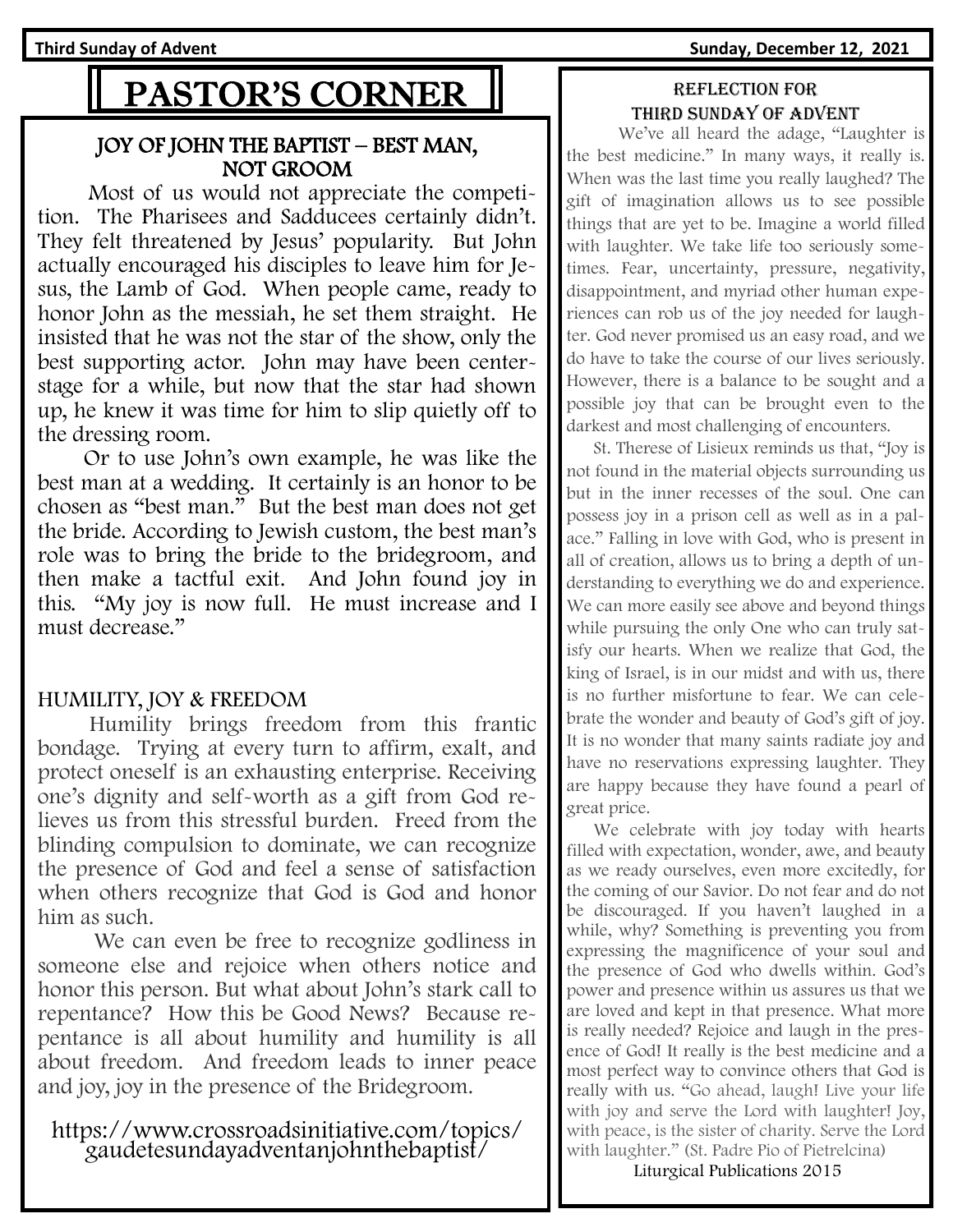#### Third Sunday of Advent **Sunday of Advent** Sunday, December 12, 2021

#### HAPPY BIRTHDAY/ANNIVERSARY

We would like to wish a wonderful happy birthday to Edith Cornish, Christal Mitchell, Cursey J. Calais, Doris P. McCannon, Yvette Sherman, Martha Feemster, and Kayden-Wilson Porter & Rosetta Henry .

# MAY THE JOY OF THE LORD BE YOU STRENGTH!!!

## Church Support

Please consider making a donation to support our parish during this trying times. You may Drop off or mail your gifts to the parish. You may give online through our website: [http:www.stlukechurchssj.org/](http://www.stlukechurchssj.org/) And clicking on the donate button. You may also **TEXT**: 202-335-3116

**Readings for the week of December 12, 2021**

**Sunday:** Zephaniah 3:14-18a/Isaish12:2-3, 4, 5-6 [6]/ Philippians 4:4-7/Luke 3:10-18

**Monday:** Numbers 24:2-7, 15-17a/Psalms 25:4- 5ab, 6 and 7bc, 8-9 [4]/Matthew 21:23-27

**Tuesday:** Zephaniah 3:1-2, 9-13/Psalms 34:2-3, 6- 7, 17-18, 19 and 23 [7a]/Matthew 21:28-32

**Wednesday:** Isaiah 45:6b-8, 18, 21c-25/Psalms 85:9ab and 10, 11-12, 13-14 [Is 45:8]/Luke 7:18b-23

**Thursday:** Isaiah 54:1-10/Psalms 30:2 and 4, 5-6, 11-12a, and 13b [2a]/Luke 7:24-30

**Friday:** Genesis 49:2, 8-10/Psalms 72:1-2, 3-4ab, 7-8, 17 [cf. 7]/Matthew 1:1-17

**Saturday:** Jeremiah 23:5-8/Psalms 72:1-2, 12-13, 18-19 [cf. 7]/Matthew 1:18-25

**Next Sunday:** Micah 5:1-4a/Psalms 80:2-3, 15-16, 18- 19 [4]/Hebrews 10:5-10/Luke 1:39-45

#### **WEEKLY MASS**

**Monday 12/13 Eternal repose of the soul of Catherine Cobb+++ by Family** 

**Thursday 12/16 Eternal repose of the soul of Hattie Tinner+++ by Family**

**Friday 12/17 Late Advent Weekday**

**Tuesday 12/14 St. John of the Cross**

Leroy Sandifer

**Wednesday 12/15 Advent Weekday**

**Saturday 12/18 Late Advent Weekday**

## Pray for the Sick & Shut-In of Our Parish

Barbara Barnes Blanche Bourm Barbara Batts Tanisha Bennett Tammy Berry Ruth Bundy Beatrice Carroll Melinda Conrad-Brown Edith Cornish Aniceto Charles Patricia Chase Valene Chemoo Joyce Cristwell Alvera Dance Iyana Davage

Lamont Diggs, Sr. Crawley Easely Marita C. Edelin Kimbolyn Flowers Anthony Flowers Tina Garvin Florence Hall Steve Halle Chris Hawkins Charlene Haywood Brenda Henson James Holley Rudolph Holley James Hughes Melvin Jamison Mary Ann Johnson

David & Keisha Jones Dawn Lattimer Lawrence Lee Maria A. Logan Bernadette Mahoney Doreene Mahoney Barbara Mallory Doris McCannon Alice L. Montague Veronica Murray David Neal Florence Patterson Marlene Patterson Silvia Perry Doreene Redd Corley Redd

Betty Smith Kayla Tatum Rolland Taylor Gloria Thompson-Price James F. Thompson, Jr. Matthew Thompson Barbara B. Tyler Wayne A. Wallace Marquita Ward Shiela Washington Steven Washington Cecelia Williams Wellington Waters Dolores Woodard, Jr. Harold Woodard, Sr.

St Luke military families.

All the Homeless men and women in our community.

Please pray for all those who are sick but have no one to pray for them